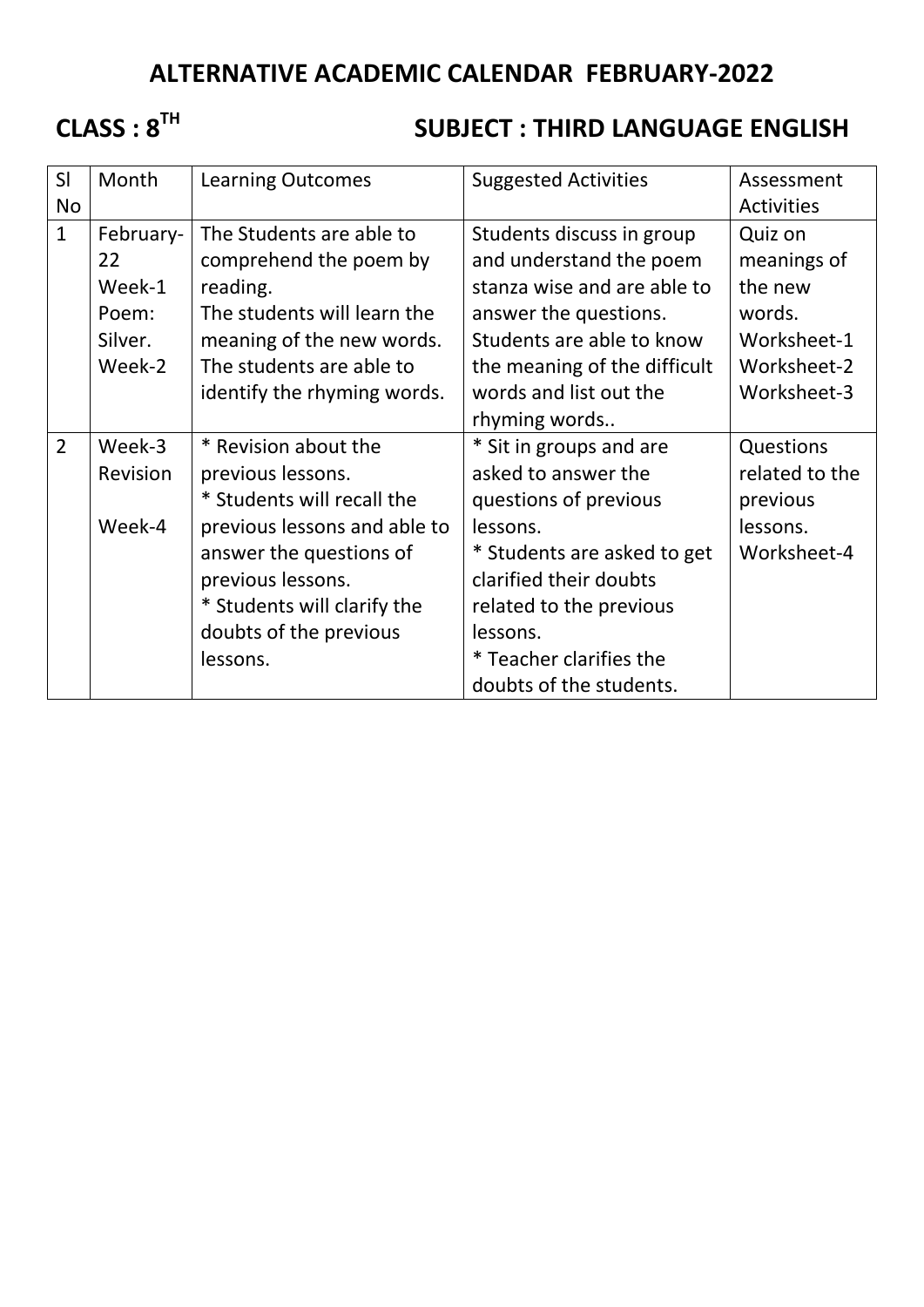| Write the meaning of the following words. |  |  |  |  |  |  |  |
|-------------------------------------------|--|--|--|--|--|--|--|
| 1. Shoon :                                |  |  |  |  |  |  |  |
| 2. Casement:                              |  |  |  |  |  |  |  |
|                                           |  |  |  |  |  |  |  |
| 3. Thatch :                               |  |  |  |  |  |  |  |
|                                           |  |  |  |  |  |  |  |
| 4. Crouch :                               |  |  |  |  |  |  |  |
| 5. Kennel :                               |  |  |  |  |  |  |  |
|                                           |  |  |  |  |  |  |  |
| 6. Cote<br><b>Contractor</b>              |  |  |  |  |  |  |  |
|                                           |  |  |  |  |  |  |  |
| 7. Scamper :                              |  |  |  |  |  |  |  |
|                                           |  |  |  |  |  |  |  |
| 8. Gleam :                                |  |  |  |  |  |  |  |
|                                           |  |  |  |  |  |  |  |

## Worksheet  $-2$

Match the Rhyming words for the following.

| A        |                          | B            | Answer |
|----------|--------------------------|--------------|--------|
| 1. Moon  | $\overline{\phantom{a}}$ | Thatch       |        |
| 2. Sees  | $\overline{\phantom{a}}$ | Soon         |        |
| 3. Catch | $\overline{\phantom{a}}$ | Sleep        |        |
| 4. Log   | $\overline{\phantom{a}}$ | Eye          |        |
| 5. Peep  | $\overline{\phantom{a}}$ | Stream       |        |
| 6. By    | $\overline{\phantom{a}}$ | Dog          |        |
| 7. Gleam | $\overline{\phantom{a}}$ | <b>Trees</b> |        |